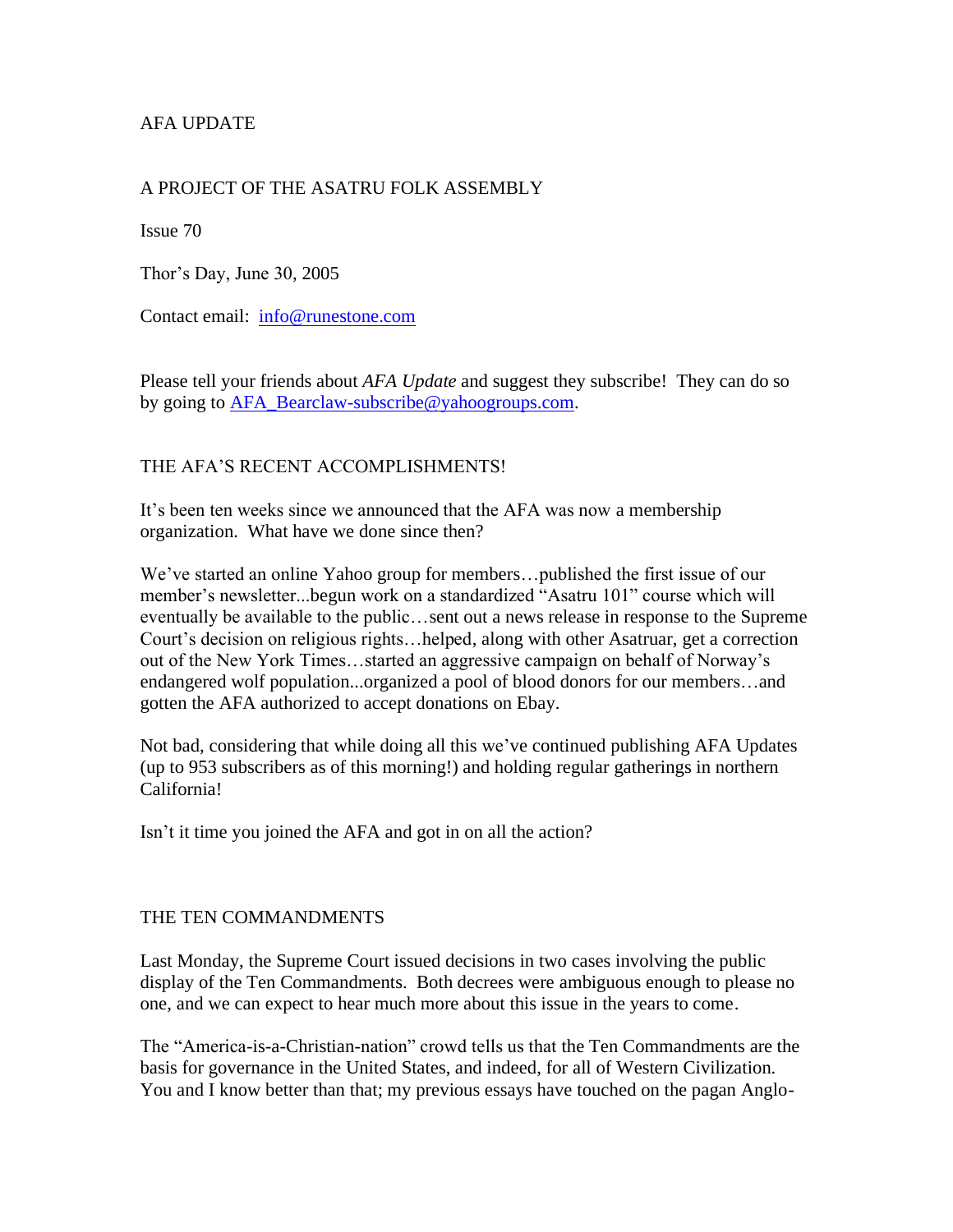Saxon roots of our law, roots acknowledged by no less a luminary than Thomas Jefferson.

There are two questions, however, that we need to ask regarding the Ten Commandments:

(1) To what extent are they consistent with religious and political freedom? In other words, what would be the effect on our freedoms if the Ten Commandments were the literal law of the land?

(2) What unique contributions to ethics or morals do the Ten Commandments make?

Commandments one and two tell us that religious freedom is only for Christians, Jews, and Muslims. The first one states, approximately, "I am the Lord thy God…Thou shalt have no other gods before me." Obviously, Asatruar would be in deep trouble on that one! The second commandment forbids the use of "graven images" in worship (Many Jews and Muslims take it farther and consider any artistic representations of the human form to be sinful). Germanic religious customs, on the other hand, have traditionally included anthropomorphic images ranging from crude petroglyphs to sculpture in wood, stone and bone. If the Commandments were law today, our religious freedoms would once more be curtailed.

How can anyone who believes in religious freedom think that these two commandments should be held up as the foundation of American government? Theoretically, you and I would be fined or imprisoned…or stoned, or burned…if these dictates were taken seriously. Most of the Christians I know, being basically decent people, would not go so far. Yet, if they truly believe this to be the heart and soul of America's laws, how could they not? Do they believe in the tribal laws of the Hebrews, or don't they?

The third commandment forbids us from swearing a false oath in the name of Yahweh. Fair enough; I don't intend to swear ANY oath to Yahweh, false or otherwise, so this one doesn't concern me.

Commandment number four, on the other hand, constitutes another infringement on individual rights and on religious rights specifically. It decrees that we are to refrain from work on the Sabbath. The restrictions on human freedom are obvious: Many of us are old enough to remember the "blue laws" that determined what we could or could not buy on Sundays. Entire store aisles were roped off on the day of Christian worship, and making "religiously incorrect" purchases was a crime!

However, the issues raised by the fourth commandment go far beyond the legality of buying toothpaste on the Sunday. Forcing others to comply with Christian religious teaching is a grievous violation of rights and conscience and, in effect, amounts to coerced subservience to the Judeo-Christian God.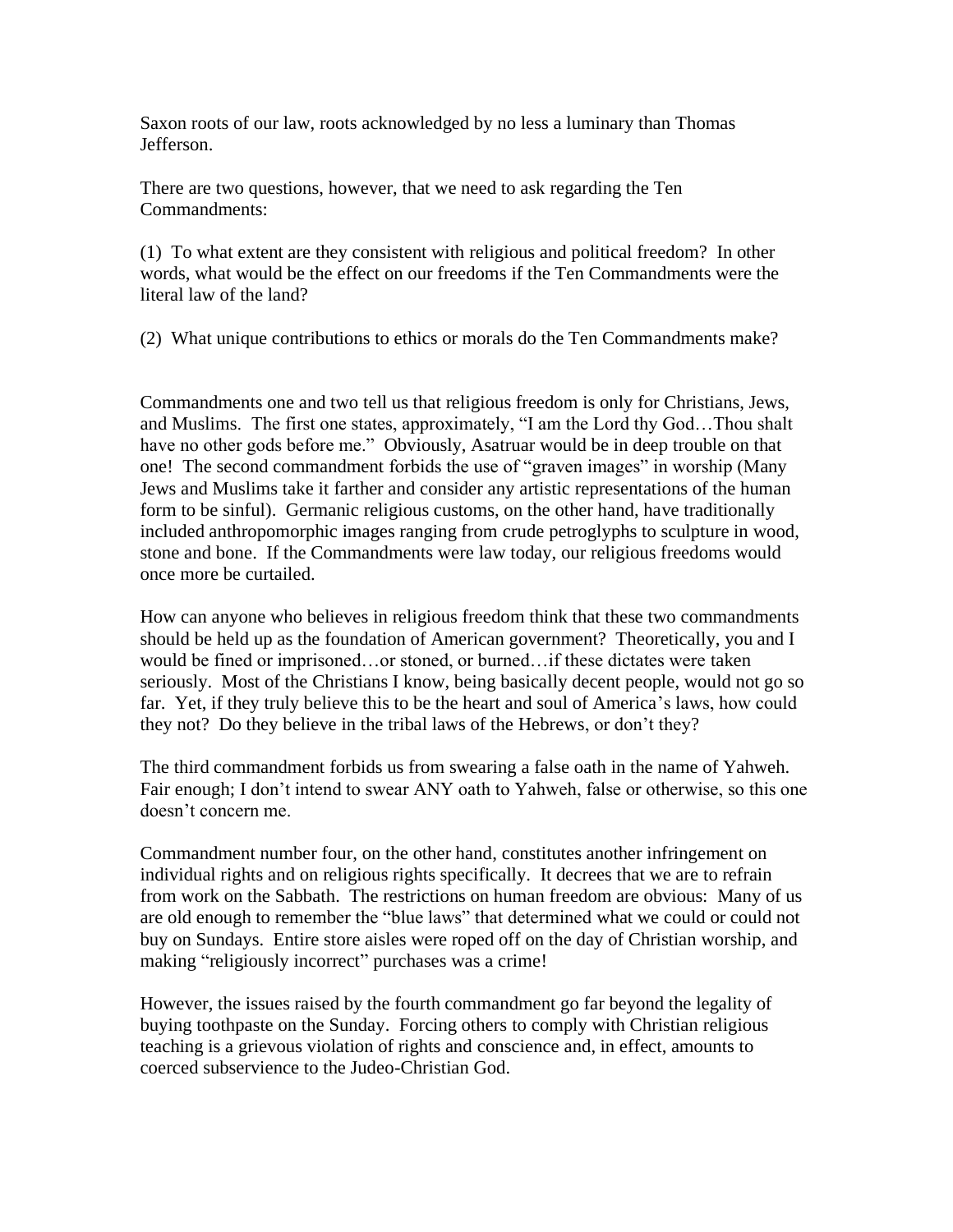In civilized countries, commandments one through four are no longer matters of civil law so, fortunately, we won't be going to prison for violating them. The point, however, is not imminent prison sentences but simply that it is an insult to Western law and government to take such primitive, totalitarian dictates are "the foundation of our society."

The remaining six commandments do not require much attention, because they are all laudable, commonsense rules for human behavior. We are not to steal, or murder, of commit adultery, or tell lies to incriminate our neighbor. These are fine precepts….but they are unexceptional. They are the staple of human custom and law, duplicated among many peoples - not the least our own ancestors! They are as much a part of the Germanic heritage as they are the Semitic, and why we should import them from strangers remains a mystery.

In a tribal Semitic society, the Ten Commandments perhaps made sense. Their authority flows from the top downward. No questioning is permitted. Rights flow from God, not from votes in the assembly of freemen. God is "totally other" from his human creations, rather than being kin with mutual obligations bound by thew and subject to the power of Wyrd. But for the men and women of Germania, the Commandments as a whole are not appropriate. By establishing law that springs from divine fiat, the Commandments make freedom, in the sense our ancestors knew it, impossible.

We are left with two conclusions. First, the specific commandments that make the Decalogue unique - the ones dealing with the relationship of God and man - would result in a theocratic dictatorship if they were applied as the law of the land. Second, the much more commonsense commandments forbidding false oaths, theft and the like are not unique and are found in other legal systems, including the law codes of our ancestors.

The Ten Commandments comprise an interesting legal document. They are relevant to American history because so many Americans have been trained to them. But, paradoxically, they are not in accord with a free society nor are they "the foundation of America's legal system."

America deserves better than that.

#### SIGN OUR PETITION TO SAVE NORWAY'S WOLVES!

There is good news and bad news concerning the endangered Norwegian wolves.

Bad news first: Another wolf has died since our last AFA Update. This means that there is now ONE intact wolf family known to exist in Norway.

But there is good news, too.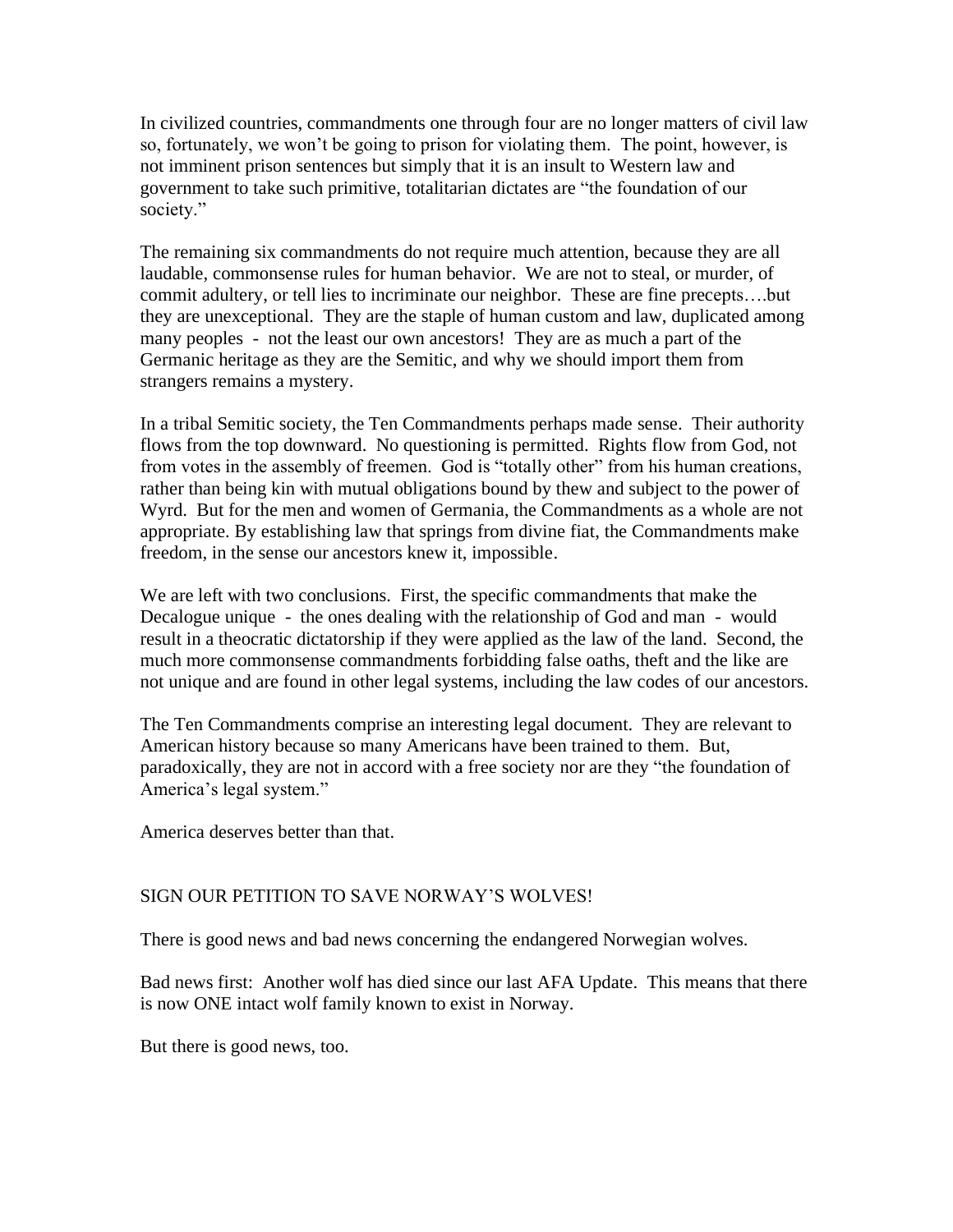Our project is now represented online by a Yahoo group, [http://groups.yahoo.com/group/norwegian\\_wolf/.](http://groups.yahoo.com/group/norwegian_wolf/) Here you'll find updates on the wolf project as well as photos, various files, and other resources.

We have a petition online, as well! Better than that - we have two different ones:

#### <http://www.thepetitionsite.com/takeaction/399085910> and [http://www.gopetition.com/online/6693.html.](http://www.gopetition.com/online/6693.html)

Please take a moment and sign them! And pass them on to as many people as you can. They represent one of the AFA's first activism efforts as a membership organization let's make this a resounding success!

Kimberley, our Norwegian representative, wrote early this morning that we have had 371 signatures in the three days our petitions have been online. Furthermore, we have had the first offer of help from a Scandinavian Asatru organization! We are off to a good start…but it is only a start, and we need your help! Please sign our petitions…and drop a line to [Kimberley@troi.ws](mailto:Kimberley@troi.ws) to find out what else you can do to help. She's doing a magnificent job but she can't do it alone.

We can make a difference!

## RUNE AND LORE CLASSES

The AFA sponsors twice-monthly classes on the runes and on Eddic lore in the Sacramento area. Anyone interested in attending can contact us at  $afa@lanset.com$ .

# AFA MEMBERSHIP

Do you believe in what the AFA stands for? Do you like what we're doing?

If so - we need you to stand with us!.

The mission of the AFA is "to practice, promote, and further evolve the religion of Asatru, thus forging it into a powerful and effective tool for building a better world." This is a big order. We can't do it alone. We need you - an involved, motivated, idealistic man or woman who wants to make a difference!

How can you sign up? One way is to read the relevant documents on the AFA website [\(http://runestone.org\)](http://runestone.org/), download an application form, and send in your dues. Or if that doesn't work for you, write us and we will happily send you a membership packet by regular mail.

# DONATIONS!